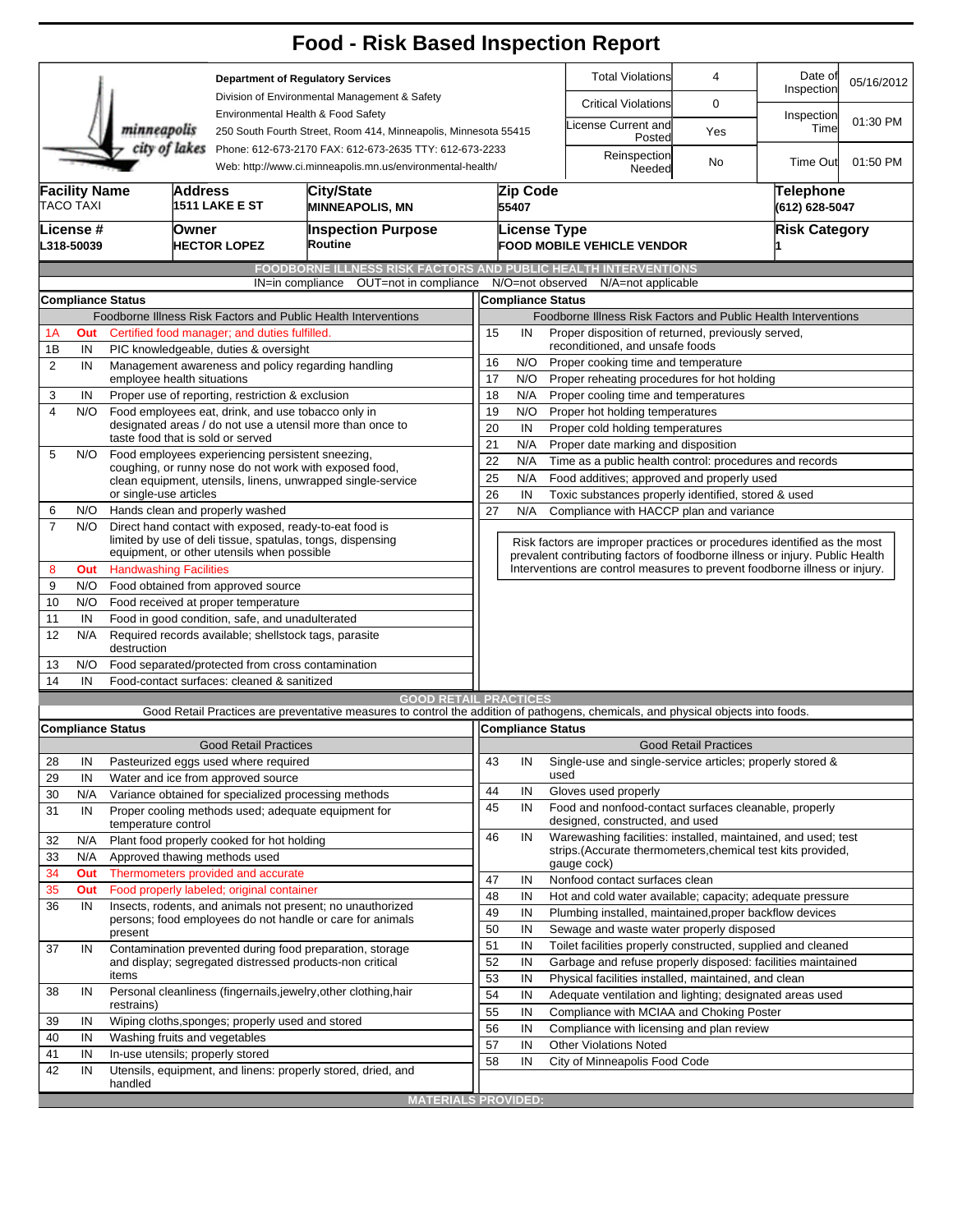|                                                                                                                                                                |                                                                                                                                                                                                                               |                                         |                                                                                     |                                                                |  |                                                                                                                                                                               |                                                                                       |                               | <b>Food - Risk Based Inspection Report</b>                                                                                                    |                              |                                     |                             |                 |  |  |
|----------------------------------------------------------------------------------------------------------------------------------------------------------------|-------------------------------------------------------------------------------------------------------------------------------------------------------------------------------------------------------------------------------|-----------------------------------------|-------------------------------------------------------------------------------------|----------------------------------------------------------------|--|-------------------------------------------------------------------------------------------------------------------------------------------------------------------------------|---------------------------------------------------------------------------------------|-------------------------------|-----------------------------------------------------------------------------------------------------------------------------------------------|------------------------------|-------------------------------------|-----------------------------|-----------------|--|--|
| <b>Department of Regulatory Services</b>                                                                                                                       |                                                                                                                                                                                                                               |                                         |                                                                                     |                                                                |  |                                                                                                                                                                               |                                                                                       | <b>Total Violations</b>       | $\overline{4}$                                                                                                                                |                              | Date of<br>05/16/2012<br>Inspection |                             |                 |  |  |
|                                                                                                                                                                |                                                                                                                                                                                                                               |                                         | Division of Environmental Management & Safety<br>Environmental Health & Food Safety |                                                                |  |                                                                                                                                                                               |                                                                                       |                               | <b>Critical Violations</b>                                                                                                                    | 0                            |                                     |                             |                 |  |  |
| minneapolis<br>250 South Fourth Street, Room 414, Minneapolis, Minnesota 55415                                                                                 |                                                                                                                                                                                                                               |                                         |                                                                                     |                                                                |  |                                                                                                                                                                               |                                                                                       | License Current and<br>Posted | Inspection<br>Time<br>Yes                                                                                                                     |                              | 01:30 PM                            |                             |                 |  |  |
| city of lakes Phone: 612-673-2170 FAX: 612-673-2635 TTY: 612-673-2233                                                                                          |                                                                                                                                                                                                                               |                                         |                                                                                     |                                                                |  |                                                                                                                                                                               | Web: http://www.ci.minneapolis.mn.us/environmental-health/                            |                               |                                                                                                                                               | Reinspection<br>No<br>Needed |                                     |                             | 01:50 PM        |  |  |
| <b>TACO TAXI</b>                                                                                                                                               | <b>Facility Name</b>                                                                                                                                                                                                          | <b>Address</b><br><b>1511 LAKE E ST</b> |                                                                                     |                                                                |  | City/State<br>Zip Code<br><b>MINNEAPOLIS, MN</b><br>55407                                                                                                                     |                                                                                       |                               |                                                                                                                                               |                              |                                     | Telephone<br>(612) 628-5047 |                 |  |  |
| License #<br>L318-50039                                                                                                                                        |                                                                                                                                                                                                                               | Owner<br><b>HECTOR LOPEZ</b>            |                                                                                     | <b>Inspection Purpose</b><br>Routine                           |  |                                                                                                                                                                               | License Type<br><b>FOOD MOBILE VEHICLE VENDOR</b>                                     |                               |                                                                                                                                               |                              | <b>Risk Category</b>                |                             |                 |  |  |
|                                                                                                                                                                |                                                                                                                                                                                                                               |                                         |                                                                                     | FOODBORNE ILLNESS RISK FACTORS AND PUBLIC HEALTH INTERVENTIONS |  |                                                                                                                                                                               |                                                                                       |                               |                                                                                                                                               |                              |                                     |                             |                 |  |  |
|                                                                                                                                                                | Item/Location<br>Air Temperature (Refrigerator                                                                                                                                                                                |                                         |                                                                                     | <b>Food Temp</b><br>40 °F                                      |  | Air Temp<br>°F                                                                                                                                                                | Item/Location                                                                         | <b>Food Temp</b>              | Air Temp                                                                                                                                      | Item/Location                |                                     | <b>Food Temp</b>            | <b>Air Temp</b> |  |  |
|                                                                                                                                                                |                                                                                                                                                                                                                               |                                         |                                                                                     |                                                                |  |                                                                                                                                                                               |                                                                                       |                               |                                                                                                                                               |                              |                                     |                             |                 |  |  |
|                                                                                                                                                                |                                                                                                                                                                                                                               |                                         |                                                                                     |                                                                |  |                                                                                                                                                                               | <b>SANITIZER INFORMATION</b>                                                          |                               |                                                                                                                                               |                              |                                     |                             |                 |  |  |
|                                                                                                                                                                | <b>Sanitizer Location</b>                                                                                                                                                                                                     |                                         | <b>Method Used</b>                                                                  |                                                                |  |                                                                                                                                                                               | Sanitizer PPM                                                                         |                               | <b>Sanitizer Used</b>                                                                                                                         |                              |                                     |                             | Water Temp.     |  |  |
|                                                                                                                                                                |                                                                                                                                                                                                                               |                                         |                                                                                     |                                                                |  |                                                                                                                                                                               |                                                                                       |                               |                                                                                                                                               |                              |                                     |                             |                 |  |  |
|                                                                                                                                                                |                                                                                                                                                                                                                               |                                         |                                                                                     |                                                                |  |                                                                                                                                                                               |                                                                                       |                               |                                                                                                                                               |                              |                                     |                             |                 |  |  |
|                                                                                                                                                                | <b>Construction/</b>                                                                                                                                                                                                          |                                         |                                                                                     |                                                                |  |                                                                                                                                                                               | <b>Construction, Equipment &amp; Reinspection</b>                                     |                               |                                                                                                                                               |                              |                                     |                             |                 |  |  |
|                                                                                                                                                                | Remodeling?                                                                                                                                                                                                                   |                                         | <b>New Equipment</b>                                                                |                                                                |  | <b>Emailed CIS/DR</b>                                                                                                                                                         |                                                                                       | <b>Reinspection Needed</b>    |                                                                                                                                               | <b>Reinspection Date</b>     |                                     |                             |                 |  |  |
|                                                                                                                                                                | No                                                                                                                                                                                                                            |                                         |                                                                                     | No                                                             |  |                                                                                                                                                                               | No<br><b>OBSERVATIONS AND CORRECTIVE ACTIONS</b>                                      |                               |                                                                                                                                               |                              |                                     |                             |                 |  |  |
| Item                                                                                                                                                           |                                                                                                                                                                                                                               |                                         |                                                                                     |                                                                |  |                                                                                                                                                                               |                                                                                       |                               | Violations cited in this report must be corrected within the time frames below.                                                               |                              |                                     |                             |                 |  |  |
| Number                                                                                                                                                         |                                                                                                                                                                                                                               |                                         |                                                                                     |                                                                |  |                                                                                                                                                                               |                                                                                       |                               | 4626.2010 Subp. 3 Post in a conspicuous place at the establishment, a copy of the State Certified food manager certificate. MN Rule 4626.2010 |                              |                                     |                             |                 |  |  |
| 1A                                                                                                                                                             |                                                                                                                                                                                                                               |                                         |                                                                                     |                                                                |  |                                                                                                                                                                               |                                                                                       |                               |                                                                                                                                               |                              |                                     |                             |                 |  |  |
|                                                                                                                                                                | HECTOR TO POST A COPY OF HIS STATE OF MN CERTIFIED FOOD MANAGER'S CERTIFICATE ON SITE. Correct By: 05/23/12<br>6-301.11B Provide and maintain a fingernail brush at the handwashing sink used by employees. MN Rule 4626.1440 |                                         |                                                                                     |                                                                |  |                                                                                                                                                                               |                                                                                       |                               |                                                                                                                                               |                              |                                     |                             |                 |  |  |
| 8                                                                                                                                                              |                                                                                                                                                                                                                               |                                         |                                                                                     |                                                                |  |                                                                                                                                                                               | PROVIDE A FINGERNAIL BRUSH AT EMPLOYEE HANDSINK ON MOBILE TRUCK. Correct By: 05/16/12 |                               |                                                                                                                                               |                              |                                     |                             |                 |  |  |
| 4-204.112E Provide food and water temperature measuring devices that are numerically scaled in increments no greater than 2 degrees F. MN Rule 4626.0620<br>34 |                                                                                                                                                                                                                               |                                         |                                                                                     |                                                                |  |                                                                                                                                                                               |                                                                                       |                               |                                                                                                                                               |                              |                                     |                             |                 |  |  |
|                                                                                                                                                                |                                                                                                                                                                                                                               |                                         |                                                                                     |                                                                |  |                                                                                                                                                                               |                                                                                       |                               | PROVIDE A FOOD THERMOMETER ON TRUCK TO TAKE TEMPERATURES OF HOT HELD FOODS WHILE IN OPERATION. Correct By: 05/23/12                           |                              |                                     |                             |                 |  |  |
|                                                                                                                                                                | 3-602.11 Label all packaged food for sale in the establishment as specified in 3-602.11. MN Rule 4626.0435                                                                                                                    |                                         |                                                                                     |                                                                |  |                                                                                                                                                                               |                                                                                       |                               |                                                                                                                                               |                              |                                     |                             |                 |  |  |
| 35                                                                                                                                                             |                                                                                                                                                                                                                               |                                         |                                                                                     |                                                                |  | PER HECTOR. MEXICAN CHIPS ARE MADE IN THE COMMISSARY THEN PACKAGED UP IN ZIPLOC BAGS AND PUT ON THE TRUCK FOR SALE. BAGS<br>NEED TO BE PROPERLY LABELED. Correct By: 05/23/12 |                                                                                       |                               |                                                                                                                                               |                              |                                     |                             |                 |  |  |
| Comments:                                                                                                                                                      |                                                                                                                                                                                                                               |                                         |                                                                                     |                                                                |  |                                                                                                                                                                               |                                                                                       |                               |                                                                                                                                               |                              |                                     |                             |                 |  |  |
| NOTES:                                                                                                                                                         | AT TIME OF INSPECTION.                                                                                                                                                                                                        |                                         |                                                                                     |                                                                |  |                                                                                                                                                                               |                                                                                       |                               | MOBILE FOOD TRUCK LICENSE PLATE #YBG6039 - DECAL #0035 INSPECTED. TRUCK WAS BEHIND COMMISSARY AND NOT IN OPERATION                            |                              |                                     |                             |                 |  |  |
|                                                                                                                                                                | NEXT INSPECTION TO OCCUR WHEN TRUCK IS IN OPERATION.                                                                                                                                                                          |                                         |                                                                                     |                                                                |  |                                                                                                                                                                               |                                                                                       |                               |                                                                                                                                               |                              |                                     |                             |                 |  |  |
|                                                                                                                                                                |                                                                                                                                                                                                                               |                                         |                                                                                     |                                                                |  |                                                                                                                                                                               | BEEF AND PORK TACOS, MEXICAN CHIPS AND SODA SOLD FROM TRUCK.                          |                               |                                                                                                                                               |                              |                                     |                             |                 |  |  |
|                                                                                                                                                                |                                                                                                                                                                                                                               |                                         |                                                                                     |                                                                |  |                                                                                                                                                                               |                                                                                       |                               | THREE COMPARTMENT SINK ON SITE W/BLEACH (NOT SETUP DURING INSECTION). TEST STRIPS PRESENT.                                                    |                              |                                     |                             |                 |  |  |
|                                                                                                                                                                | HECTOR LOPEZ IS A STATE CFM #36662 (EXP. 11-29-12).                                                                                                                                                                           |                                         |                                                                                     |                                                                |  |                                                                                                                                                                               |                                                                                       |                               |                                                                                                                                               |                              |                                     |                             |                 |  |  |
|                                                                                                                                                                |                                                                                                                                                                                                                               |                                         |                                                                                     |                                                                |  |                                                                                                                                                                               | <b>REPORT MAILED TO COMMISSARY LOCATION LOCATED AT 1511 E LAKE STREET IN MPLS.</b>    |                               |                                                                                                                                               |                              |                                     |                             |                 |  |  |
|                                                                                                                                                                |                                                                                                                                                                                                                               |                                         |                                                                                     |                                                                |  |                                                                                                                                                                               | Comments continued on next page.                                                      |                               |                                                                                                                                               |                              |                                     |                             |                 |  |  |